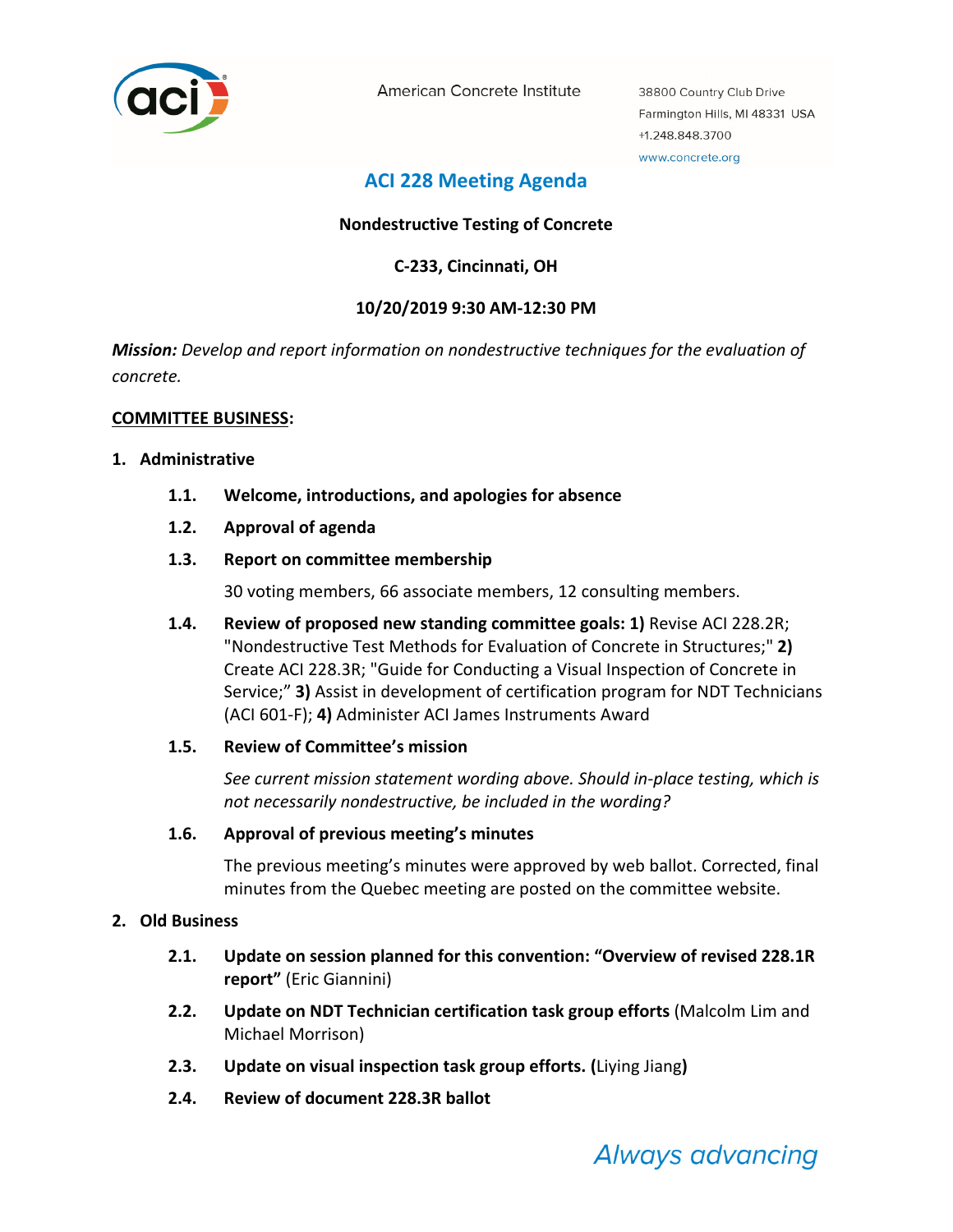**2.5. Update on James‐NDT award** (Dirk Heidbrink)

# **2.6. Update on development of Committee "Tech Notes"**

"What should an owner/client know about nondestructive testing (NDT)?" (Keith Kesner)

"Issues associated with GPR (defects and damage)" (Malcolm Lim and Todd Allen)

"Calibration, Verification, and Validation in NDE Practice," (Joshua White)

# **3. New Business**

#### **3.1. Discussion of revision of 228.2R document**

# **3.2. Discussion of future technical session topics**

*Topics suggested previously were data fusion, NDT for corrosion, and NDT for transport properties.*

# **3.3. Discussion of possible education efforts such as committee webinars and participation in "ACI University"**

*ACI will record both our 228.1 sessions in Cincinnati. If quality is sufficiently good, it may be used in ACI University. Sample questions would need to be developed; our committee can assist with that.* 

### **3.4. Discussion of new 562 Repair code** (Keith Kesner)

# **3.5. Consideration of CRC proposal endorsements**

*ACI has instituted a new policy in that CRC proposal submitters must seek formal support (through ballot) of their work from a committee. The following proposers have requested we evaluate their proposal to determine support.*

 "Concrete strength evaluation using nonlinear ultrasonic wave", Jinying Zhu, Univ. of Nebraska

"Identification of Unknown/Uncertain Reinforced Concrete Features using Image‐based Tomography", Devin Harris, Univ. of Virginia

"Nondestructive molecular diagnosis of alkali‐silica reaction", Julia Maresca, Univ. of Delaware

"Diagnostic Imaging of Structural Concrete," Thomas Schumacher

# **3.6. Short nugget presentations:**

"Accuracy of GPR for Shallow Targets," Joshua White;

"Enhanced radiographic inspection using photon attenuating inclusions," Stephen Pessiki;